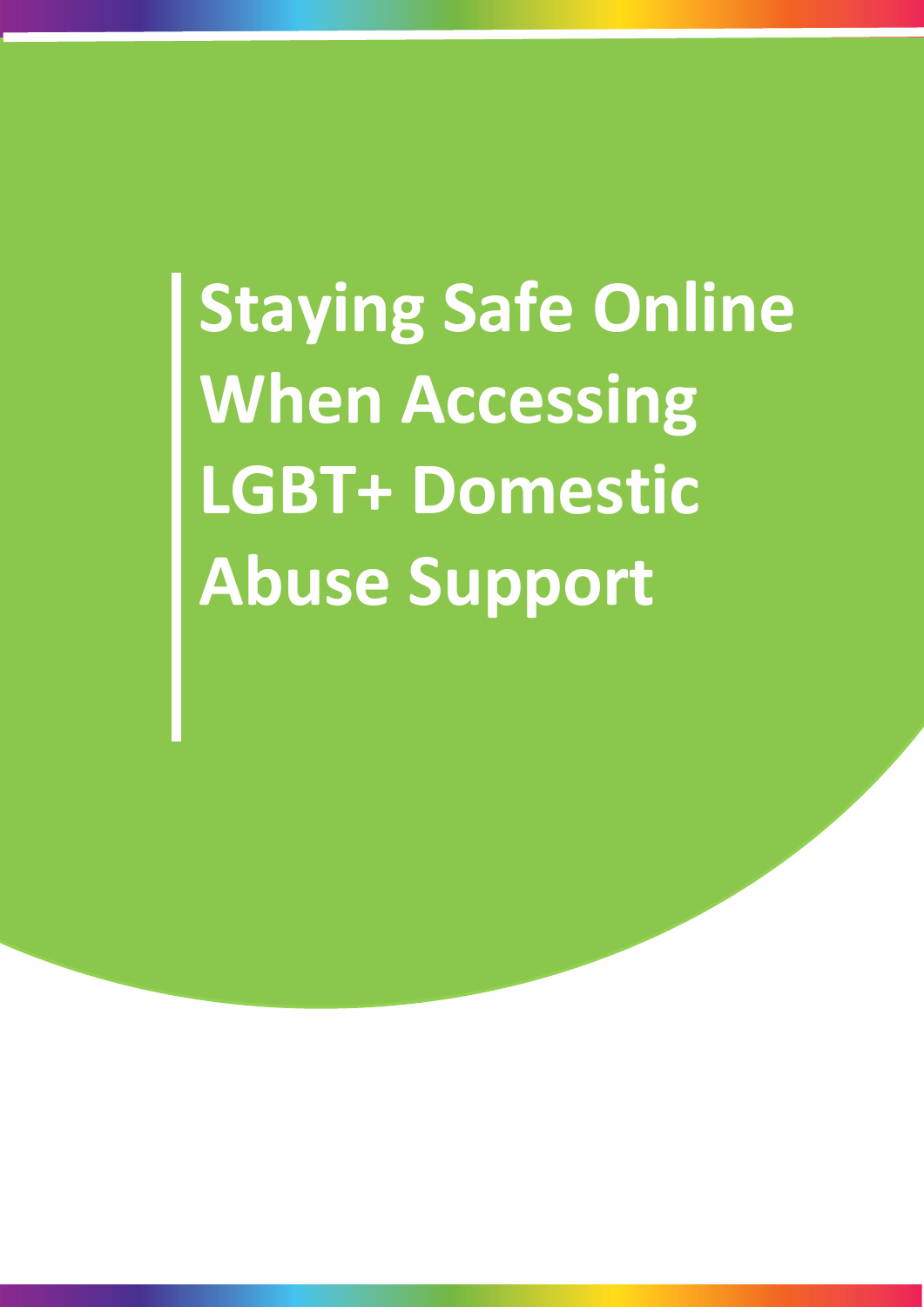

**0800 999 5428** [www.galop.org.uk](http://www.galop.org.uk/)

Contains information about:

 **Domestic Abuse**

### **Getting Help Online**

The internet is an incredible resource for getting help,but comes with certain risks which are important to take into account. Whether chatting to support services, downloading information sheets like this one or just searching for information, taking steps to protect yourself online can help keep you safe.

#### **Browser history**

Whenever you visit a website or make a search using your internet browser, some information is saved to your device. It will depend on what browser you use (e.g. Firefox, Chrome, Edge etc.) and what settings you have, but will usually include images from sites you visit, search terms you enter and a trail of what sites you visited and when.

If someone is checking your device, they could use this information to see what you have been doing - if an abuser feels like you are trying to get away from their control, they may escalate the abuse.

You can view and delete sites from your browsing history by pressing Ctrl and H in most browsers. You should also check if your browser has a function to clear all browsing data - this will usually be in the settings or privacy menu.

**This information sheet offers some advice you can use to stay safe online while you are seeking help with domestic abuse.** 

**Your safety should always be your first priority and if you are ever in immediate danger, call the police on 999. Local domestic abuse services should be able to provide support. If you need confidential advice from an LGBT+ specific service, you can contact the National LGBT+ Domestic Abuse Helpline on 0800 999 5428.**

## **Logging out**

If you're logged into a website (like your email, social media account or forum), closing the window won't necessarily mean you're logged out. That means that anyone who opens up the internet browser after you might be able to access your details, read your messages etc. It's important to remember to log out every time.

## **Private browsing**

Most browsers now have a private browsing mode. When using these, nothing about your internet activity will be saved to your computer. While information about the websites you visit will still be available to the company that supplies your internet connection, this won't be visible to anyone using your computer.

Check the options menu of your browser to see if it offers a private browsing mode. It may also be called anonymous mode or incognito mode.

# **Using public computers**

If you feel unsafe using your personal computer because your abuser has access to it, consider using a public computer if you can access one. Most public libraries offer free internet access.